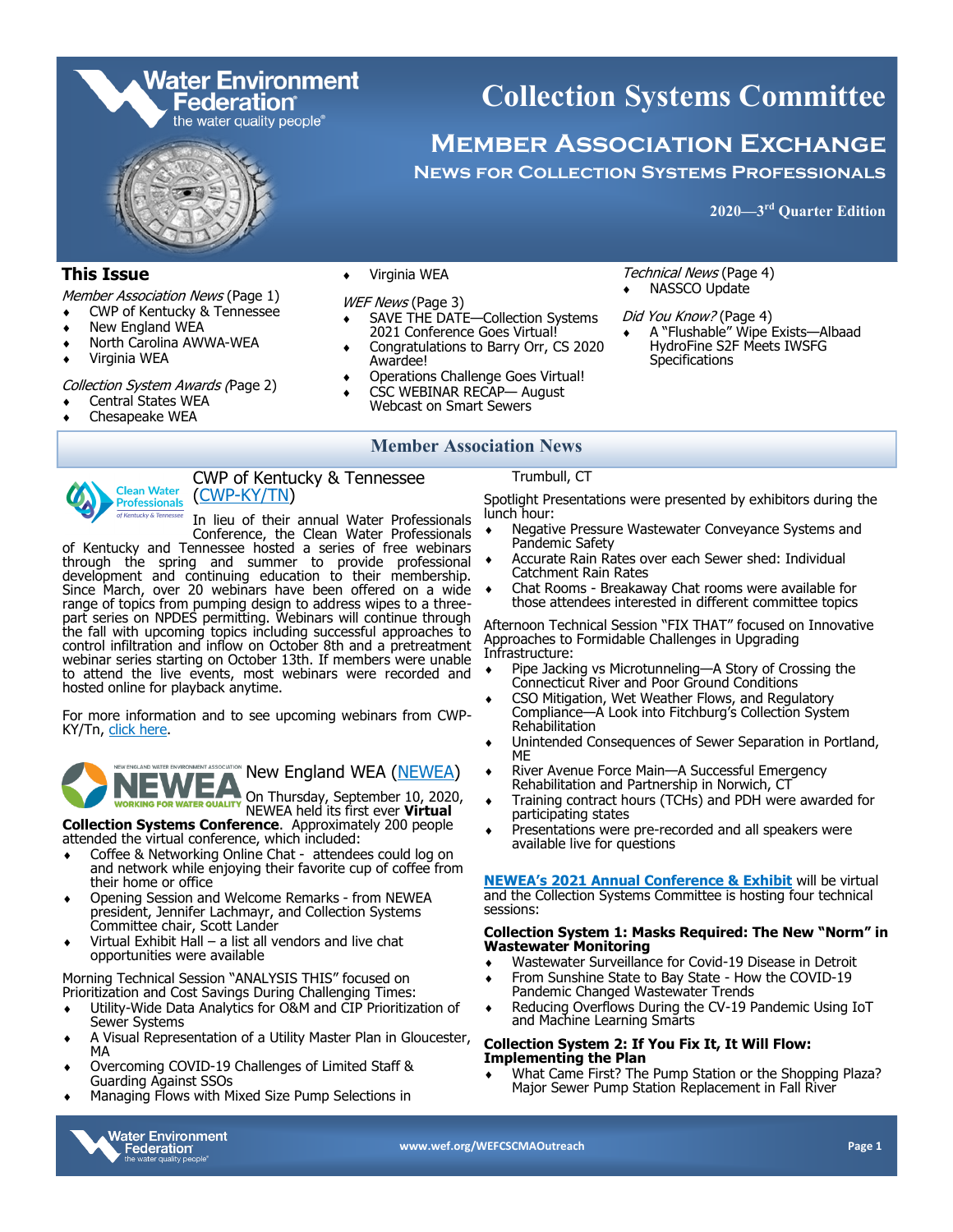### **MA News (continued)**

- Stacey's Brook Comprehensive Sewer Rehabilitation A Phased Approach to Reduce Collection System Infiltration and Improve Surface Water Quality
- Large Diameter Trenchless Rehabilitation by the Holland Tunnel

### **Collection System 3: Modeling – Not Just for Runways: Using Analysis to Facility System Operation Improvement**

- Prioritizing Sanitary Sewer Collection System Repairs on an Aging System
- Implementation of an I/I Reduction and Hydraulic Modeling Program to Optimize Collection System Capacity for Future
- Development
- Developing Early Warning Sensor for Chemical Anomalies in Wastewater Collection Systems

### **Collection System 4: When Wastewater Hits the Fan**

- When an Existing Force Main Becomes a Cascading Waterfall
- Engineering a Solution to Remediate FOG, Prevent Concrete Corrosion and Treat Odors in Pump Stations and Wastewater Plants Using Hydroxyl Radical Technology
- Addressing a Growing FOG Issue: Designing Treatment Improvements to Address Residential FOG Issues in the City of Gloucester, Massachusetts

## [NC AWWA](https://www.ncsafewater.org/)-WEA North Carolina AWWA-WEA (NC AWWA-WEA)

#### **NC Collection & Distribution Committee Seminar – September 10, 2020** – "**21 st century N. American Water Works Association WWET** Association **Solutions to Utility Operations"**

Opening Address by WEF President Jackie Jarrell on "Workforce Development and Retention" which highlighted the many benefits to workers in the water industry as well as the staffing challenges to Utilities across the country. After eight very interesting presentations on various subjects. The daylong seminar concluded with a panel discussion of four NC utilities on "Condition Assessment Driven O&M Programs"



Virginia Water Environment Association<br>The Virginia Section of the American Water Works Association and the Virginia Water Environment Association, 2020 Joint Annual Meeting was held **September 14 through October 2, 2020**. WaterJAM 2020 will provide numerous technical growth opportunities (including continuing education credits) covering the latest industry trends in a virtual exhibit hall as well as a variety of social activities. You can expect outstanding presentations and workshops, along with fun virtual events that will provide opportunities for networking with friends and colleagues. Whether through technical training and workshops, a virtual exhibit hall, virtual plant tours, membership appreciation and awards meetings, or a number of networking opportunities.

# Collection Systems Awards

In each issue we like to recognize professionals and/or utilities in your Member Association (MA) who received a distinguished award in collection systems. Please contact Bri Nakamura at [bnakamura@wef.org](mailto:bnakamura@wef.org?subject=Collection%20Systems%20Awards) if you would like to contribute.

### Central States WEA [\(CSWEA\)](http://cswea.org/)



With the Central States WEA conference going virtual, they have been honoring their 2020 Award Winners on social media. A big congratulations to the 2020 CSWEA Collection Systems Award Winner, **Joan Hawley**. Joan has been a member of WEF since 1986 and a member of<br>CSWEA since 1990. She has CSWEA since 1990. been an active member of CSWEA WI Section serving on<br>the Collection Systems Collection Committee.

## Chesapeake WEA ([CWEA\)](https://www.chesapeakewea.org/)

Congratulations to CWEA's 2020 Golden Manhole Winner, **Mike Hoffmaster** with Pleasants Construction. This award recognizes those individuals who are significant contributors to the

### Golden Manhole 2020 Awardee



advancement of the Systems Design, Education, Training, Certification, Construction, Operations, Maintenance, and Management of Wastewater Collection Systems.

## Virginia WEA ([VWEA\)](https://www.vwea.org/)

Congratulations to VWEA's 2020 Golden Manhole Award winner, **Jeff Griffiths**. The Golden Manhole Award recognizes individuals who have made significant contributions to the advancement of wastewater collection systems, including Design, Education, Training, Certification, Construction, Operations, Maintenance, and Management.



### Keep reading and keep sharing!

Share any successes, milestones, events, initiatives, innovations, fun ideas, etc. with all in our collection systems community by emailing a short summary to Bri Nakamura at [bnakamura@wef.org](mailto:bnakamura@wef.org?subject=Collection%20Systems%20Awards)

**Page 2 www.wef.org/WEFCSCMAOutreach**

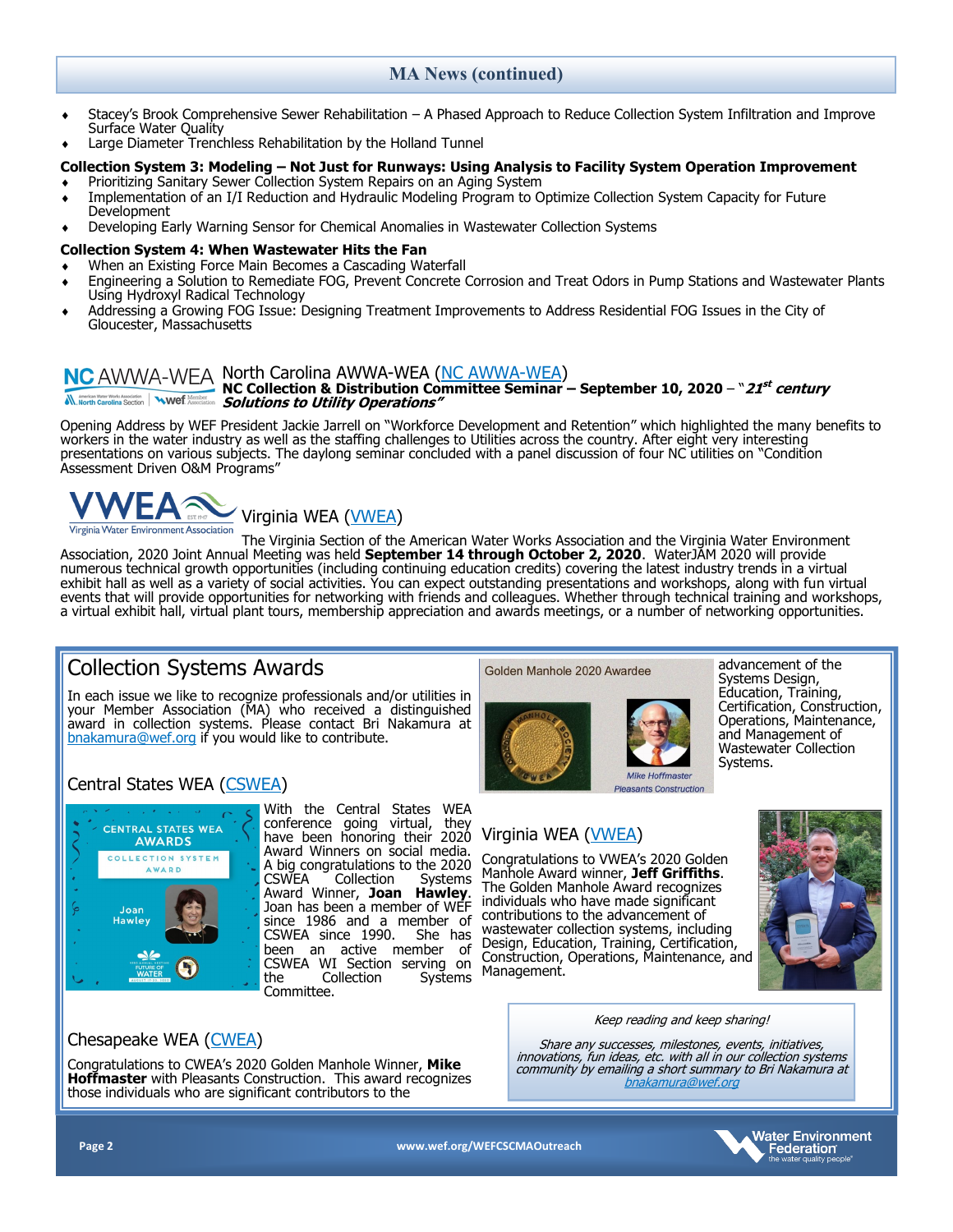### **WEF News**



### **COLLECTION SYSTEMS 2021—Goes Virtual!** March 23-26, 2021

With your health and safety as our top priority, WEF has decided that Collection Systems 2021 will be a fully virtual conference, with no in-person component.

Collection Systems 2021 is shaping up to be an interactive online experience that will include innovative topics, virtual peer to peer networking opportunities, informative sessions from forwardthinking leaders in the water sector, and the ability to earn ontinuing education units from developed online programming . The virtual format allows you to create a customized experience suited to your needs, schedule, and location.

We'll miss seeing you in person, but we are equally excited to build a flexible and convenient virtual space that continues WEF's tradition of delivering high-quality water education to our collection systems community. **Save the date for the fully virtual Collection Systems 2021, scheduled for the week of March 23**. More details about education, networking, sponsorship, and exhibiting opportunities are coming soon, and updates will be posted to [www.wef.org/collectionsystems.](https://www.wef.org/collectionsystems)

### Congratulations—2020 Collection Systems Award Winner—Barry Orr



The Collection<br>Systems Award is **Systems** presented to an<br>individual for individual for<br>contributions to the contributions to the advancement of state-of-the-art wastewater collection. Over the past 25 years, **Barry Orr** has dedicated his life to

protecting sewer system infrastructure and the environment as a member of London, Ontario's Environmental and Engineering Services Division. He played a leading role in an International Standards Organization task group working to define the term "flushable" and expanded his influence on the United States, Asia, Australia and Europe. He was the lead Canadian expert during the development of the International Water Services Flushability Group's Publicly Available Specification documents, which are now being used as the basis for legislation in Canada, the United States, and Australia.

Orr's efforts on policy and innovation have contributed to his global reputation, but his ability to reach the public and communicate the importance of sewer-related issues is perhaps his greatest strength. He continuously promotes the professional recognition of the collection system field during his numerous

podcasts, interviews, and television appearances. Whether the discussion is about toilets, grease, wastewater, stormwater, fatbergs or so-called "flushable" products, Orr is pivotal in the conversation. He has tirelessly increased the awareness of and respect for sewer collection systems and personnel.

### WEFTEC 2020—Ops Challenge Goes Virtual!

This year's Operation Challenge competition, adapted to an online format for the first time in its 33-year history, and featured modified versions of three classic [Operations Challenge](https://www.weftec.org/attend/operations-challenge/) events: Process Control, Laboratory, and Collections Systems.

27 teams, each representing a WEF Member Association, completed the Process Control event simultaneously on Monday, October 5. Then, during hour-long time slots throughout Tuesday and Wednesday, teams completed the Laboratory and Collections Systems events. Each team competed live from their home facilities via webcam in front of expert judges and crowds of virtual spectators. This year marks the first time Operations Challenge has ever included video streams of each performance openly available to the public.

This year's winner's included:

### Division 1:

- 1st Overall—**Controlled Chaos**, WEA of South Carolina
- 2nd Overall—**Pooseidons**, WEA of Texas
- 3rd Overall—**Surprise Turdologist**, Arizona WEA

### Division 2:

- 1st Overall—**Blue Ridge Brwalers**, Virginia WEA
- 2nd Overall—**Women of Wastewater**, North Carolina WEA
- 3rd Overall—**Force Maine**, New England WEA

#### Division 3:

- 1st Overall—**Peel Wastewater Connoisewers**, WEA of Ontario
- 2nd Overall—**Smooth Operators 1**, North Carolina WEA
- 3rd Overall—**Smooth Operators 2**, North Carolina WEA

### CSC WEBINAR RECAP— August Webcast Explores Smart Sewers

The WEF CSC Webcast Subcommittee hosted an August webcast entitled, "The Future of Sewers-Get Smart! Control and Optimization Strategies for the 21st Century" . The webcast drew a great audience with over 300 registrants and 256 attendees!

Thanks to WEF CSC leaderships for helping identify the topic and speakers for volunteering. Thanks to moderator, **Eric Harold** of Carollo Engineers who helped guide us through some amazing presentations from speakers:

- **Wolffie Miller**, Louisville MSD and **Diana Tao**, Tetra Tech (Protecting Community Waterways: Applying Analytics, Optimization, and Real Time Control for the Efficient Operation of Sewer Networks);
- **John Abrera** and **Joshua Balentine**, Brown & Caldwell and **Tasha King-Davis**, City of Memphis (Real-Time Monitoring of Industrial pH Discharges in Collection Systems); and
- **Shawn Dent**, Carollo (*Real Time Modeling, Smart Systems* and System Optimization).

If you missed it, you can find an archived version, by **clicking**<br>here. Remember, webcasts are free for WEF members and a [here.](https://www.e-wef.org/Default.aspx?TabID=251&productId=83815240&ct=a0cf725eddc30b4f087b8cd800be629715f5c1330770f31145e1a56654d210bddda607a854d71d346279b6a7d7879054cbfcc6489281ba6eb94a92b9575de6e1) Remember, webcasts are free for WEF members and a small fee for non-members. Stay tuned for the December Stay tuned for the December webcast which will continue our focus on Smart Sewers. It is sure to be another hit!